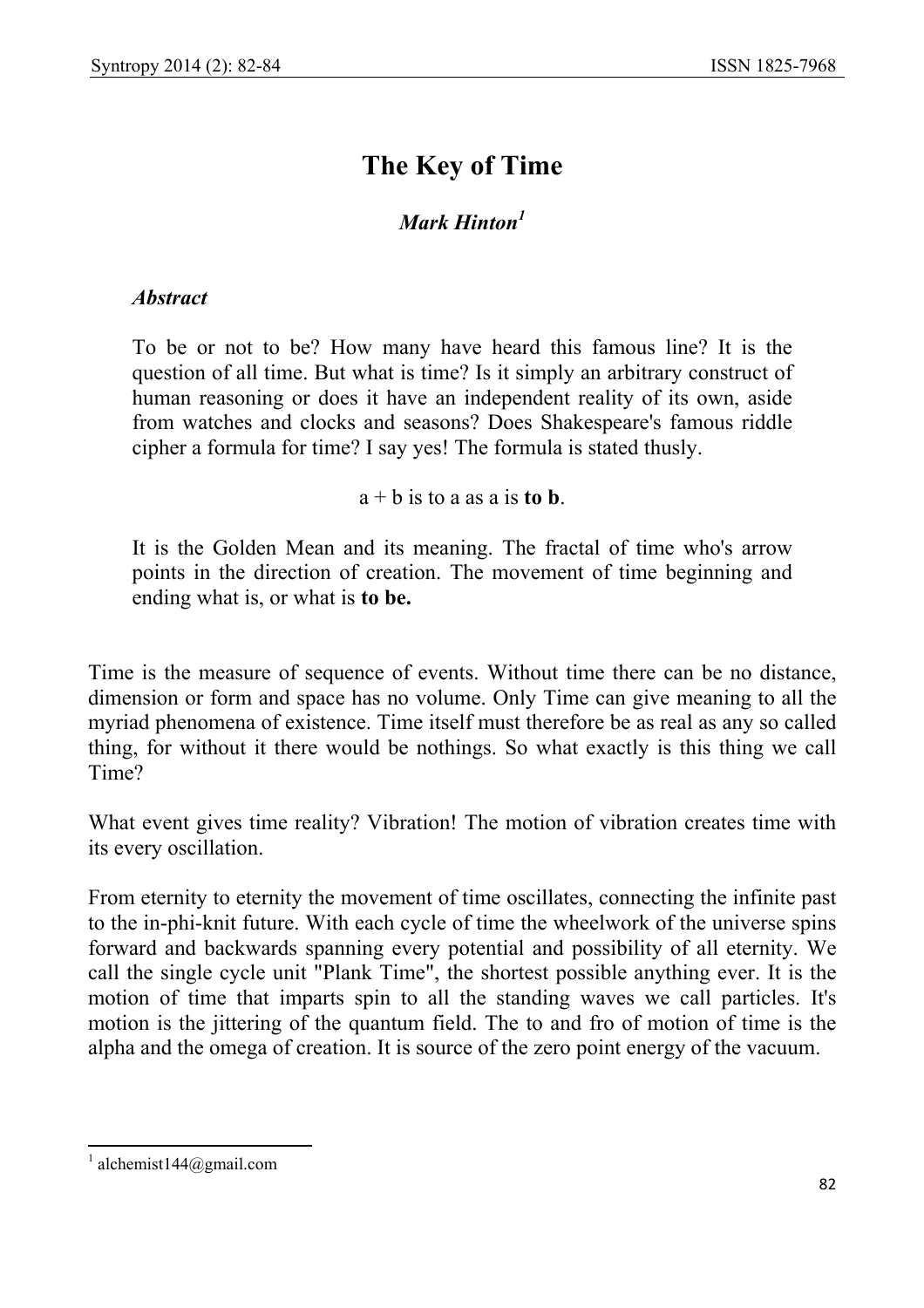The motion of Time is spiral. Forward time is contracting Clockwise and Reverse Time is expanding Anticlockwise. Time has handedness and the hand of time is the architect of life. The molecules of life have a Rights and Lefts, and the direction of their hand dictates if they tend to bring order or chaos to the organism as life emerges and then disappears.

Chiros is time moving from the future to the present. Ironically we use the term chiral to describe the handedness of organic molecules, subtly, hinting the direction of time is giving them left or right handed symmetry. One direction, "hand" is considered sinister and the other is correct, "right". This motion either expands or contracts in Phi ratio. The expansion of life into greater complexity is called Evolution and evolution is quantized according to this the ratio of Phi. This is the motion of going from A to B, or going from energy into, "Being".

The oscillation of space gives us our first fundamental force in nature, magnetism which is the feminine creative force of the universe. This force is a motion of infinite velocity in equilibrium. To make forms of apparent density a secondary force must be present. This secondary force moves only at right angles to the magnetic force making time as it decelerates the force of magnetism. It masculine and has many names but all its forms of expression have the same cause, we call it heat, light, sound or other waves in the E.M. spectrum that are perpetually reproduced by the oscillations of the aether. It is the high speed force of magnetism that makes it possible to slowly turn the shaft of a generator and have it produce waves traveling millions of times faster. Without the electric motion of heat matter becomes amorphous. Matter without heat does not radiate and can have no mass. There are no charged particles, particles are either charging or discharging. Lacking a proper physical concept of charge, the property of spin cannot be understood.

Gravity, the opposed motion of radiation and decays over time. As radiation cools matter, the recoil we call gravity is decreased. The standing waves of matter are pushed together to conserve momentum. We can observe this in our solar system as we travel away from the Sun, the cooler planets are less dense and they become more nebulous the farther we go out until they slowly disintegrate. Present understanding of the invisible forces are incomplete at best if not intentionally corrupted to keep us asleep. Life Force, magnetism, time and so called gravity are all related so that if we solve the mystery of one, all the others will reveal their true nature.

The so called particles of matter are the standing waves in forward time, the antiparticles are standing waves moving backwards in time. One being the equal and opposite reaction to the other, balancing force through opposed motion. It is this rule of balanced motion that proves that the force of entropy must have a mate, and her